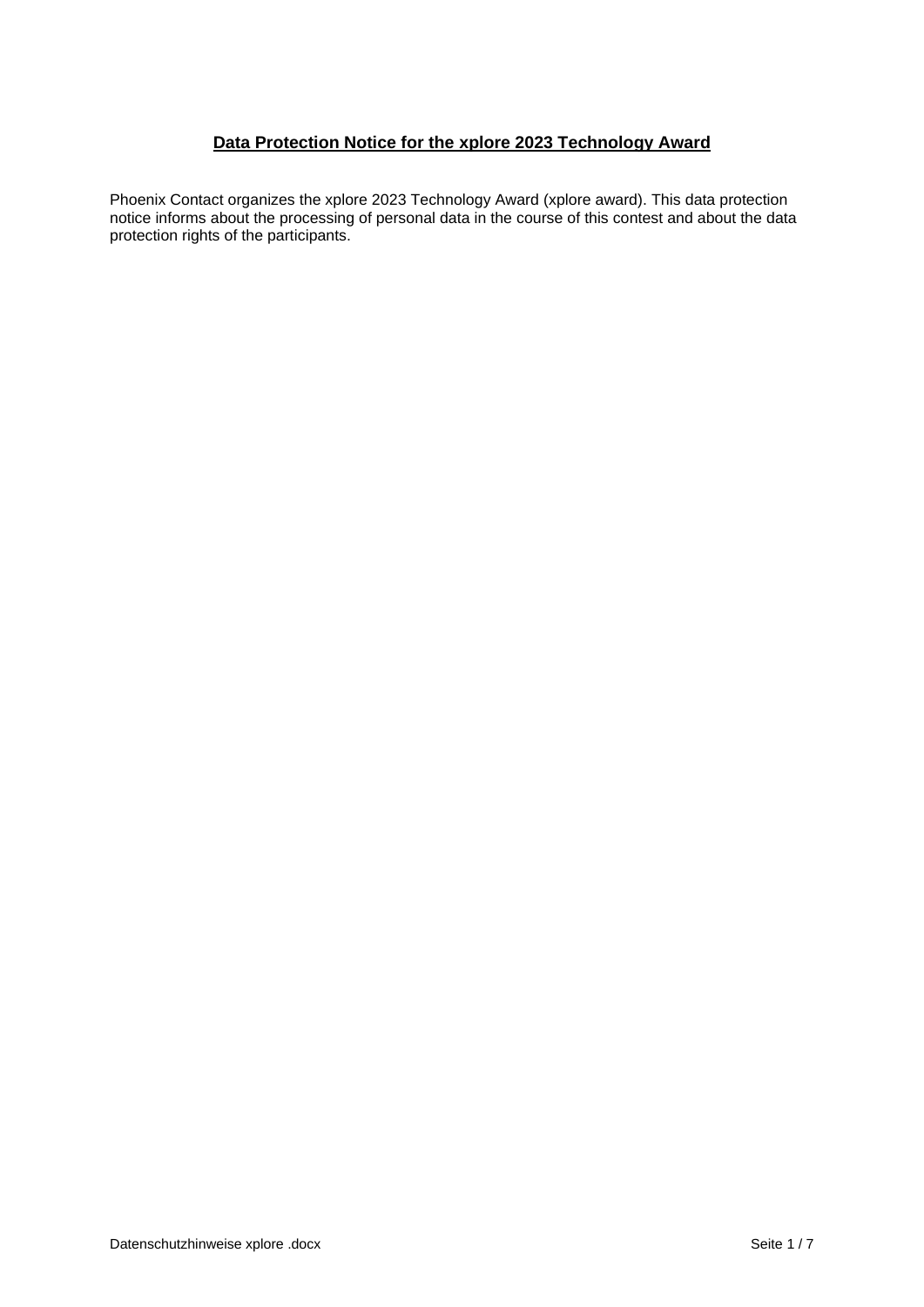| Designation                  | Description                   |
|------------------------------|-------------------------------|
| Identity and contact details | Phoenix Contact GmbH & Co. KG |
| of the controller            | Flachsmarktstr. 8             |
|                              | 32825 Blomberg                |
|                              | Germany                       |
|                              | Tel.: +49 5235 3-00           |
|                              | Fax.: +49 5235 3-41200        |
|                              | info@phoenixcontact.com       |
|                              |                               |
|                              |                               |
|                              |                               |
|                              |                               |
|                              |                               |
|                              |                               |
|                              |                               |
|                              |                               |
|                              |                               |
|                              |                               |
|                              |                               |
|                              |                               |
|                              |                               |
|                              |                               |
|                              |                               |
|                              |                               |
|                              |                               |
|                              |                               |
|                              |                               |
|                              |                               |
|                              |                               |
|                              |                               |
|                              |                               |
|                              |                               |
|                              |                               |
|                              |                               |
|                              |                               |
|                              |                               |
|                              |                               |
|                              |                               |
|                              |                               |
|                              |                               |
|                              |                               |
|                              |                               |
|                              |                               |
|                              |                               |
|                              |                               |
|                              |                               |
|                              |                               |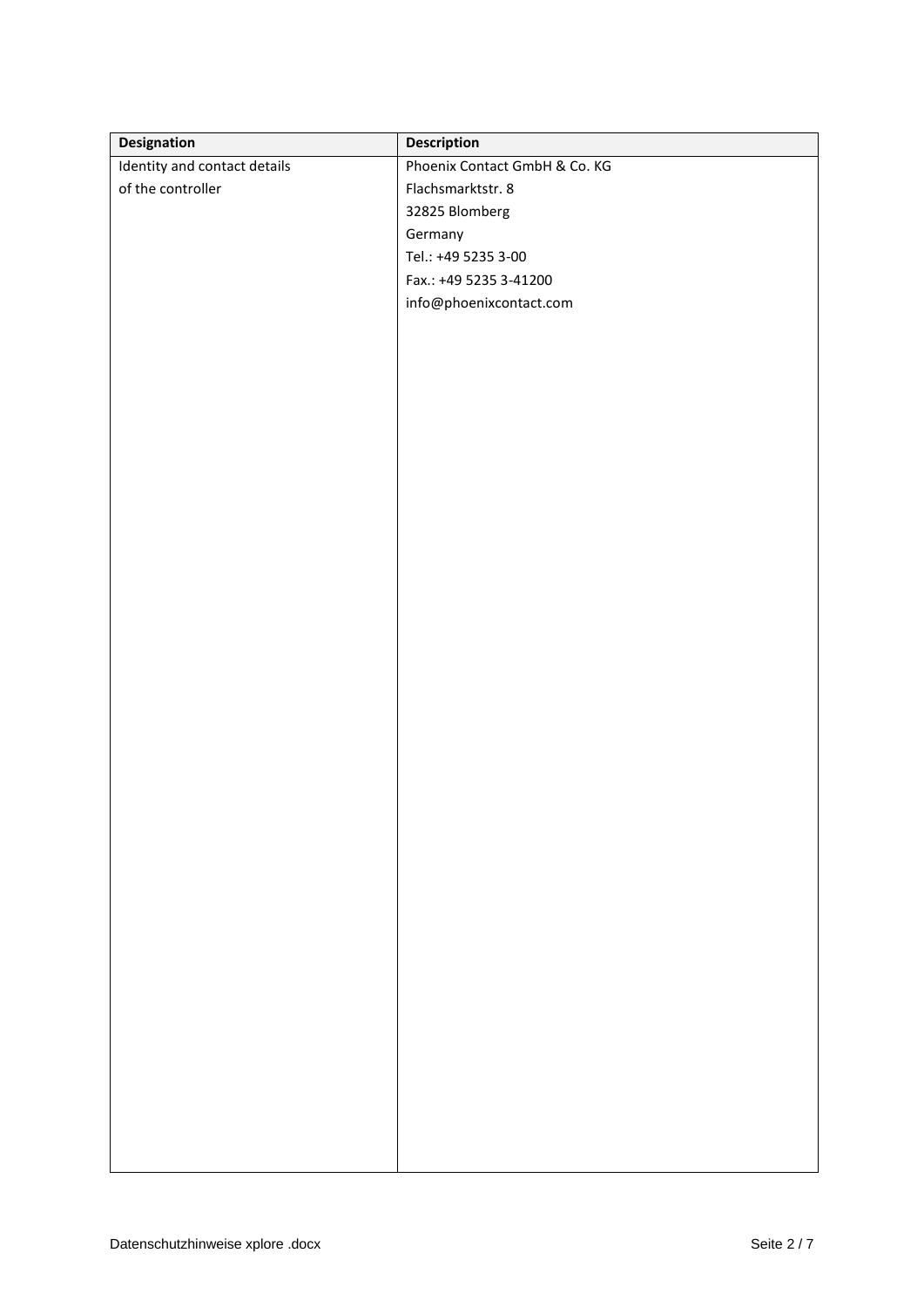| Designation             | <b>Description</b>             |
|-------------------------|--------------------------------|
| Contact details of the  | Phoenix Contact GmbH & Co. KG  |
| data protection officer | attn. Data Protection Officer  |
|                         | Flachsmarktstr. 8              |
|                         | 32825 Blomberg                 |
|                         | Germany                        |
|                         | Fax.: +49 5235 3-40555         |
|                         | datenschutz@phoenixcontact.com |
|                         |                                |
|                         |                                |
|                         |                                |
|                         |                                |
|                         |                                |
|                         |                                |
|                         |                                |
|                         |                                |
|                         |                                |
|                         |                                |
|                         |                                |
|                         |                                |
|                         |                                |
|                         |                                |
|                         |                                |
|                         |                                |
|                         |                                |
|                         |                                |
|                         |                                |
|                         |                                |
|                         |                                |
|                         |                                |
|                         |                                |
|                         |                                |
|                         |                                |
|                         |                                |
|                         |                                |
|                         |                                |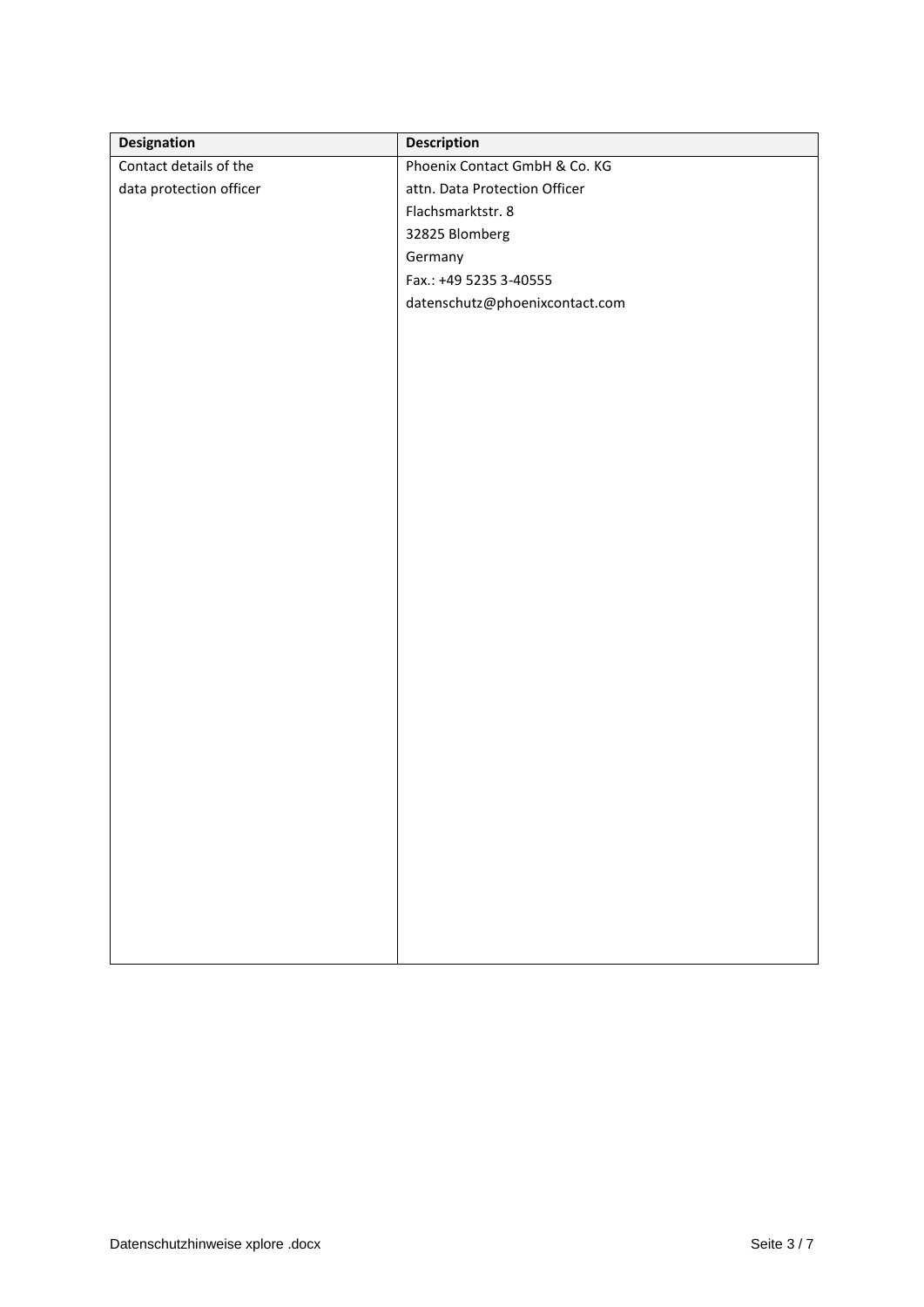| <b>Designation</b>                       | <b>Description</b>                                            |
|------------------------------------------|---------------------------------------------------------------|
| The purposes of the processing for which | Participation in the xplore award and related advertising and |
| the personal data are intended           | public relations activities.                                  |
|                                          |                                                               |
|                                          |                                                               |
|                                          |                                                               |
|                                          |                                                               |
|                                          |                                                               |
|                                          |                                                               |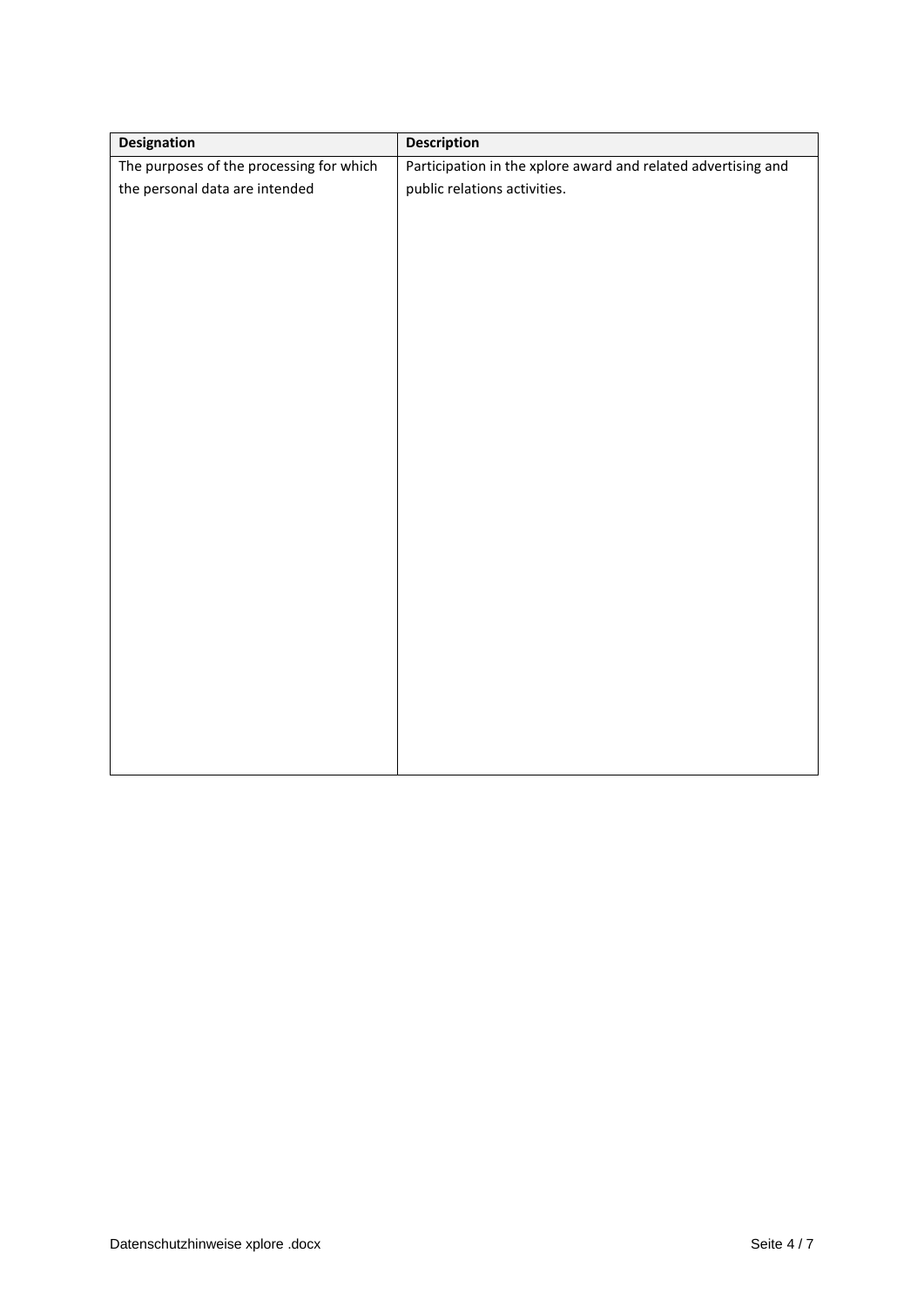| <b>Designation</b>                   | <b>Description</b>                                                 |
|--------------------------------------|--------------------------------------------------------------------|
| Legal basis for the processing       | Art. 6 (1) (b) GDPR                                                |
|                                      | Processing of your personal data is necessary for the              |
|                                      | registration in the xplore award and the organization of the       |
|                                      | participation including the selection and notification of winners, |
|                                      | the awarding of the prices.                                        |
|                                      |                                                                    |
|                                      | Art. 6 (1) (a) GDPR (consent)                                      |
|                                      | Processing of supplementary personal data such as image or         |
|                                      | video recordings occurs on the basis of a separate consent.        |
|                                      |                                                                    |
|                                      |                                                                    |
|                                      |                                                                    |
|                                      |                                                                    |
|                                      |                                                                    |
|                                      |                                                                    |
|                                      |                                                                    |
|                                      |                                                                    |
|                                      |                                                                    |
|                                      |                                                                    |
|                                      |                                                                    |
|                                      |                                                                    |
|                                      |                                                                    |
|                                      |                                                                    |
| Categories of personal data that are | Name, team name, institution                                       |
| processed                            | Contact details (address, e-mail address, telephone                |
|                                      | numbers, etc.)                                                     |
|                                      |                                                                    |
|                                      | images or video recordings                                         |
|                                      |                                                                    |
|                                      | System log data                                                    |
|                                      |                                                                    |
|                                      |                                                                    |
|                                      |                                                                    |
|                                      |                                                                    |
|                                      |                                                                    |
|                                      |                                                                    |
|                                      |                                                                    |
| Source (origin) of the data          | From the data subject<br>$\bullet$                                 |
|                                      | Images or video recordings uploaded by the participants or         |
|                                      | taken during the event                                             |
|                                      |                                                                    |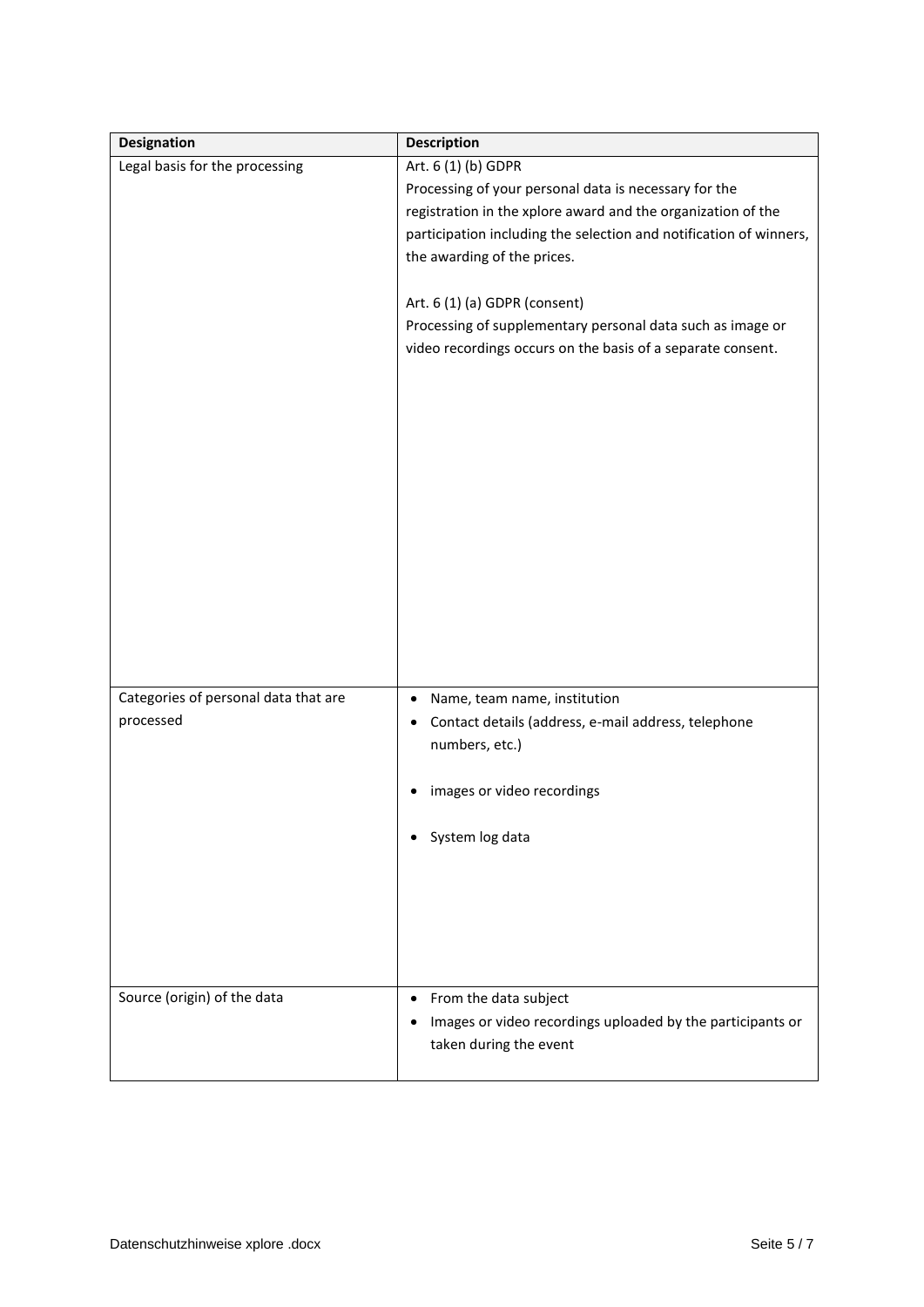| Designation                               | <b>Description</b>                                                  |
|-------------------------------------------|---------------------------------------------------------------------|
| Recipient(categories) of the data         | Service providers who support us in the administration of the       |
|                                           | website and the xplore award may have access to your data.          |
|                                           | However, these service providers are obliged by data                |
|                                           | processing agreements to not use these data for own purposes        |
|                                           | and they are bound by our instructions.                             |
|                                           |                                                                     |
| Transfer of data to a third country or an | It is not intended to transmit the data to other (third) countries. |
| international organization and the        |                                                                     |
| associated safeguards to protect the data | If you take part from a third country, your personal data may be    |
|                                           | forwarded to the local Phoenix Contact company of your              |
|                                           | country. A transfer to this country will then be necessary to       |
|                                           | process your request and organize your participation.               |
| Storage duration of the data              | The registration data that you entered will be deleted after 24     |
|                                           | months (calculated from the end of year the xplore award took       |
|                                           | place).                                                             |
|                                           |                                                                     |
|                                           | The images or video recordings taken from you will be stored        |
|                                           | until you submit a deletion request. You can send this deletion     |
|                                           | request informally to Phoenix Contact (by letter, e-mail, etc.).    |
|                                           |                                                                     |
| Rights of the data subjects               | If the respective legal requirements are met, you are entitled to   |
| to access                                 | the following rights: Right to have access to your data that we     |
| to rectification, erasure or              | store; rectification, erasure, restriction of processing your data  |
| restriction of processing                 | or the right to object to the processing, as well as data           |
| to object to the processing               | portability.                                                        |
| to data portability                       |                                                                     |
| Right to withdraw the consent of          | You can withdraw your consents for the processing of your data      |
| processing                                | at any time with effect for the future. The processing of your      |
|                                           | data carried out until the receipt of the withdrawal of consent     |
|                                           | remains lawful. The withdrawal can be sent in text form to:         |
|                                           | Phoenix Contact GmbH & Co. KG, attn. Edmond Thevapalan,             |
|                                           | Flachsmarktstr. 8, 32825 Blomberg, E-Mail:                          |
|                                           | ethevapalan@phoenixcontact.com.                                     |
|                                           |                                                                     |
| Right to lodge a complaint                | If you are of the opinion that the processing of your personal      |
|                                           | data is unlawful, you have the right to lodge a complaint with a    |
|                                           | competent data protection supervisory authority.                    |
|                                           |                                                                     |
| Legal or contractual necessity to provide | Without the specification of your data, it is not possible to take  |
| the data, as well as any consequences of  | part in the xplore award.                                           |
| failure to provide the data               |                                                                     |
|                                           |                                                                     |